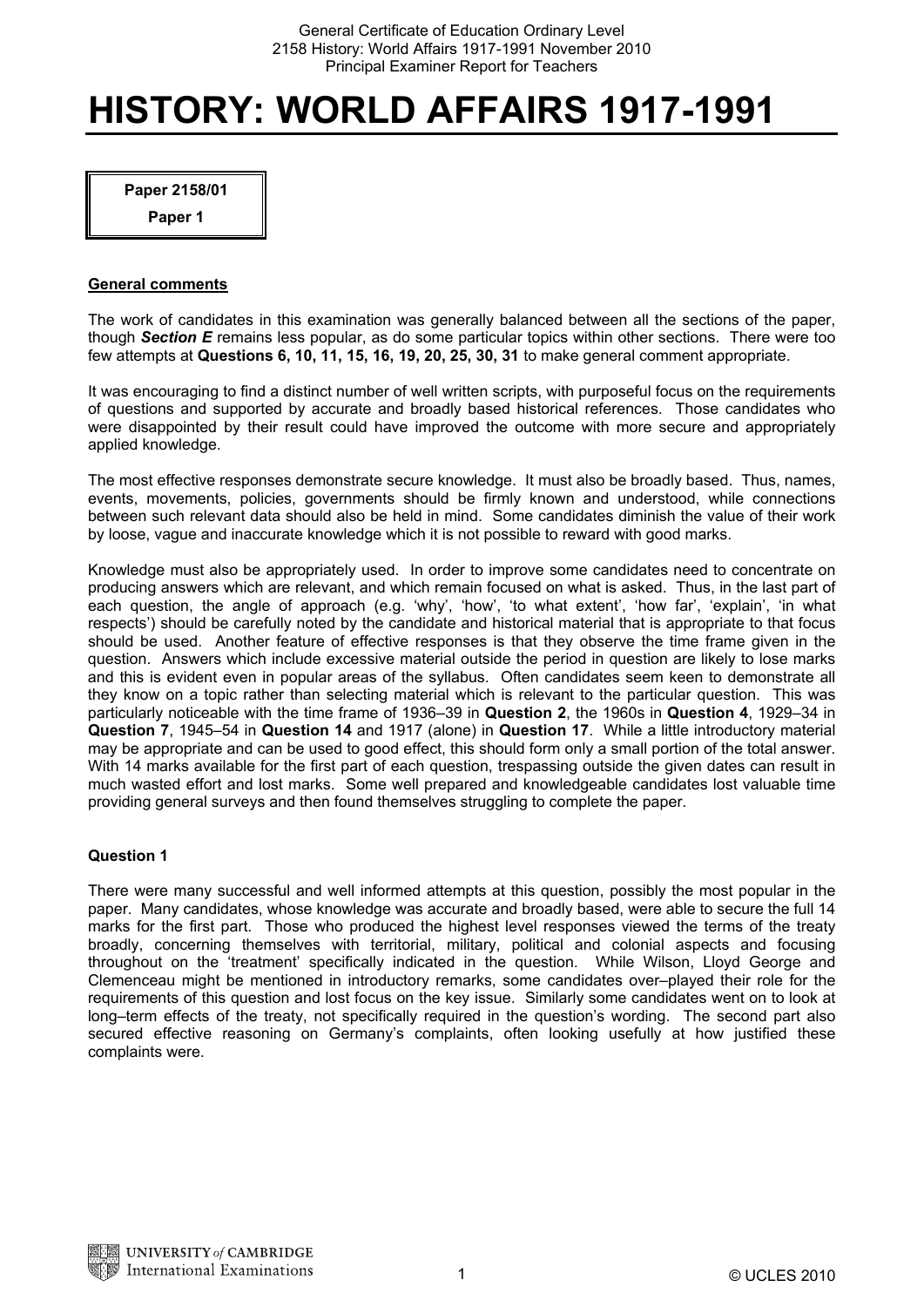# **Question 2**

There were some highly effective responses to this question which showed an excellent grasp of the relevant content and a clear understanding of the terms of the question. In order to improve some candidates needed to take better note of the dates 1936–39. Some responses spent too long relating pre–1936 material and a small minority went on into the war itself. A few candidates treated this first part as an opportunity to present a prepared answer on the origins of the Second World War, rather than to see that the requirement was a description of events that led to war within a particular framework. Many responses to the last part alluded to appeasement, with useful discussion of a theme advanced earlier, and other military and diplomatic reasons that favoured the German position. A relatively small number included comment on blitzkrieg techniques.

# **Question 3**

Candidates demonstrated particularly sound knowledge in parts **(c)** and **(d)** in this popular question on Vietnam. Some candidates were less confident in handling parts **(a)** and **(b)**. Answers to the last part were generally well rounded, considering events in both the USA and elsewhere, as well as within Vietnam itself. Accurate supporting detail was used to good effect and distinguished the most successful responses.

# **Question 4**

There were some good answers to this question although many candidates would have improved their marks if they had not confused the period. A large number wrote in great detail about the origins of the Cold War in the mid–1940s and its development later in that decade with very little reference to the 1960s which should have been the focus of their response. Of those who did write about the 1960s, Cuba was usually given reasonable attention and a few included the U2 incident in 1960 and the general problems surrounding the status of Berlin the early 1960s. Such responses gained credit and higher marks were awarded if responses also dealt with the SALT talks of the late 1960s. Those candidates who had demonstrated a reasonable grasp of the 1960s coped the best with the second part of the question, although many could have improved their responses with the inclusion of more secure knowledge.

# **Question 5**

It was evident that this question covered familiar ground and candidates were able to support their responses with relevant detail. Most candidates wrote confidently on part **(a)**, although some might have taken a more balanced approach when discussing 'structure' and 'membership'. For example, the specialised agencies received a great deal of attention, sometimes to the neglect of the major organs of the UNO. Some responses would have benefited from greater attention to the 'membership' aspect as it was occasionally not so well developed as that for 'structure'. Answers to **(b)** were most successful when they made a clear attempt to discuss use of UN forces. Discussion of the specialised agences was not a substitute. Those who were able to provide accurate, specific examples to support their answers gained the most credit. The last part of the question did require a contrast between the two organisations and most candidates detected this and wrote with some degree of authority. Some candidates pointed out merits of the League of Nations (e.g. the specialised agences) which were also to be found in the UNO. This was a creditworthy approach so long as comments were then related to the extent to which the UN was/was not an improvement on the League.

#### **Question 7**

The best responses addressed the precise time frame of the question, supported their ideas with relevant detail of events, such as the elections and Enabling Act, and made a good attempt at the final part, considering a range of factors in their explanation. In a number of instances answers began with the creation of the Weimar Republic and went through the economic crisis of 1923 (sometimes confused with 1929) before getting to the essential years of the question. There was also a slight tendency to proceed into later developments in the Third Reich, rather than stop in 1934 as required by the question. Some candidates could have improved their responses by dealing with the whole period stated, rather than restricting themselves to a discussion of 1933–1934. The last part of the question presented few problems and almost all candidates were able to tackle this with a degree of confidence.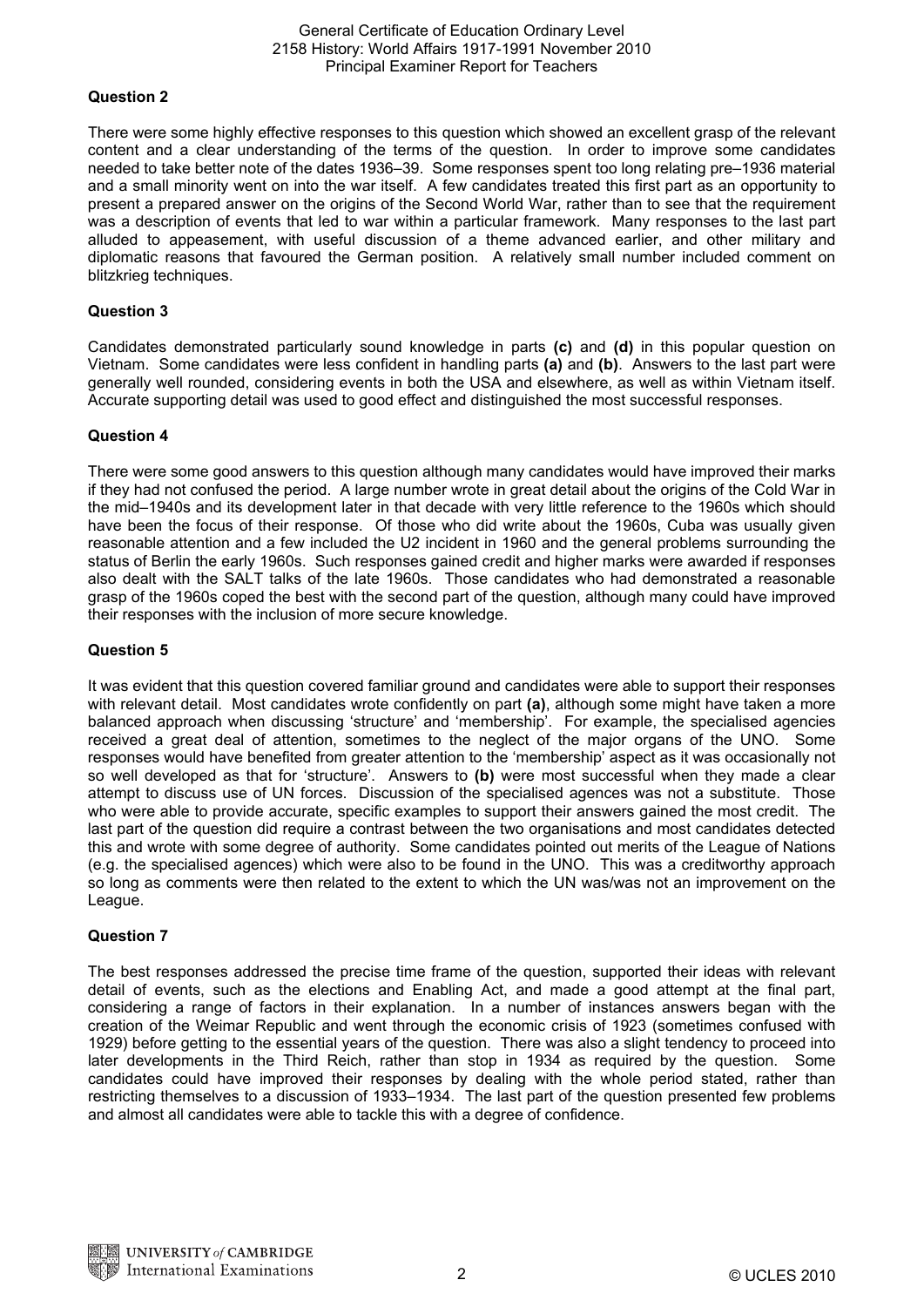# **Question 8**

Of the first three sections in this question parts **(b)** and **(c)** were done particularly well. Many candidates displayed clear knowledge of the corporate state and defined it effectively. Others interpreted it as a synonym for Italy under Mussolini and gained less credit as a result. While **(b)** was better recognised, some responses failed to develop fully the 'pacts' of which the Lateran Treaty was a part. Part **(c)** was perhaps the best attempted of the three, with many looking back to Italy's defeat at Adowa and forward to its problems with the League and other powers. Answers to the last part were usually well balanced between social and economic advantage and totalitarian repression. Providing clear links between the elements of the response and supporting ideas with precise detail helps candidates to gain more marks.

# **Question 9**

Questions on Spain in the inter–war years have become more popular in recent examinations and candidates are gaining a better understanding of the relevant content. Some responses would have been improved by inclusion of greater detail of both events in the early 1930s and, more significantly, on the Civil War itself. There was some strength to be found throughout in the understanding of the basis of Republican and Nationalist support and this was used to advantage by some candidates in the last part of the question.

# **Question 12**

Many responses had considerable merit in the first three sections, but were less confident in the last part of the question. Part **(a)** was often addressed in detail, with appropriate focus on the immediate events leading to US entry into the First World War and to the practical support that this represented to the Entente powers. In part **(b)** some candidates were able to produce all fourteen points with accuracy, while others made an excellent attempt. It is perhaps most advisable for candidates to group the points and comment on them in this way rather than attempt a full list (although either approach would be credited). Answers to **(c)** were sometimes less well developed, but many did make the point that Wilson was an idealist, threatened in both Paris and in the USA. Some candidates continued this theme in the last part, explaining how Wilson was unable to handle domestic opposition with adequate skill. As always the most effective candidates were able to provide relevant detail to support their points and did not have recourse to vague generalisations.

#### **Question 13**

There were few problems of time frame in part **(a)**. A brief look back into the euphoria of the 1920s that contained the seeds of the later Depression was appropriately handled by most candidates. Attention was given to social, economic and political circumstances in the early 1930s and there were many well balanced responses. It was anticipated that most attention would be given to the early stages of the New Deal in **(b)** and while scope was often good in this part, the degree of detail and linkage to resolving the problems of the Depression could have been improved in some cases. The best responses not only listed items of legislation with accuracy but went on to show how they helped to address the situation. The majority of candidates were able to explain reasons why FDR attracted criticism by 1936, although some might have achieved a better balance between those who thought the New Deal did not go far enough (such as Huey Long) and those who thought it had gone too far (such as the Supreme Court).

#### **Question 14**

The wording of this question specifically requested candidates to consider the situation 'within' the USA. A significant minority of candidates chose to interpret it as a general question on the spread of communism in the late 1940s and early 1950s. Many responses addressed issues concerning persons such as Hiss, Rosenberg and McCarthy, who in their different ways fanned the fear of communism within the USA. A focus on issues internal to the US was needed in the first part and some candidates overlooked this. They were then at a loss in developing the last part, having used their material on the Soviet Union already.

# **Question 17**

The most successful responses to this question maintained a clear focus on the year 1917. Candidates clearly had extensive knowledge of the topic but some lost marks by including excessive background, dealing with 1905, the early stages of the First World War and Rasputin, when a modest introduction on tsarist autocracy would have sufficed. There were many detailed responses which dealt with February, October and events associated with the Provisional Government. Some restricted their answers to the two revolutions, achieving only partial coverage of the question as a result. Those candidates who recognised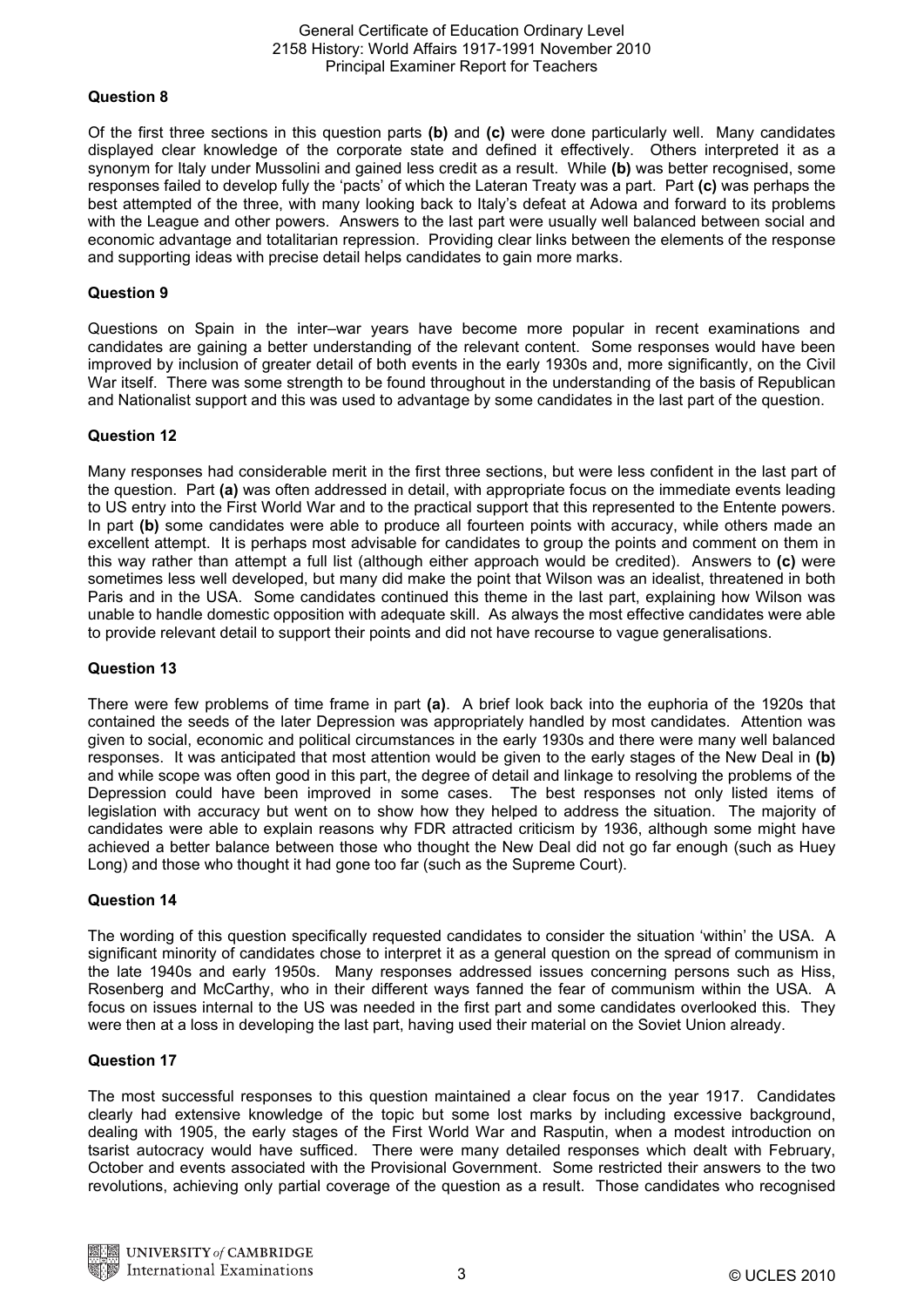that the final part of the question required military, economic and political references in order to produce a rounded explanation of why the Bolshevik government held onto power were most highly rewarded.

# **Question 18**

The first three sections of this question presented few difficulties for most candidates, although many responses could have been better supported with specific detail. Thus, in part **(a)**, while comment on achievement was included in most answers, the best candidates demonstrated an understanding of the concept and nature of the planned economy and the impact that this had on industry. In part **(b)**, discussion of collectivisation was well informed and many candidates considered both its advantages and disadvantages for the Soviet population. The purges, in part **(c)**, were competently addressed. In the last part of the question, most candidates quite correctly concluded that propaganda and force were of considerable importance. Some candidates developed their answers further and alluded to the stability and the social advance that was also a feature of Stalinist Russia.

# **Question 21**

In the first part of this question domestic policies were often considered with excellent scrutiny and precise historical references. There was less confident writing on foreign policy from some candidates and a few chose to overlook this aspect altogether. The majority of candidates made a useful attempt at the last part of the question, considering both the failure of much of what Gorbachev sought to achieve, as well as the political and military moves against him.

# **Question 22**

The best candidates were able to separate events connected to the creation of the mandate in 1920 from the creation of Israel in 1948. Such confusion was evident in weaker responses and many answers demonstrated a clear need for more secure knowledge on the earlier history of the Middle East.

# **Question 23**

Most candidates who chose to tackle this question demonstrated clear knowledge of the events mentioned in the question and were able to support their answers with precise detail in parts **(a)** and **(b)**. Many were able to discuss a range of reasons for remaining tension in Arab-Israeli relations during the 1980s.

#### **Question 24**

The wording of this question provided a clear time frame and also a specific location (Zimbabwe) and discussion of the protracted decolonisation of this part of Africa was anticipated in both parts. The majority of candidates would have achieved more marks if they had focused on the 1950s and 1960s, rather than writing about the early period of colonisation, with reference to Rhodes in particular, and the consequent sense of injustice to the indigenous peoples. These candidates were clearly writing about a topic which they preferred but could gain only limited credit for their responses.

# **Question 26**

Those who attempted this quite precise question on South Africa recognised each of the four items in parts **(a)**–**(d)** and were generally able to support their comments with detailed references. Many wrote purposefully, including a range of issues in their answers, on why it was no longer possible to maintain apartheid in the 1980s.

#### **Question 27**

This question permitted wide scope over a long period and most candidates paid appropriate attention to the relevant features within the time frame. The most successful responses included detailed development of this 'main features' question and displayed impressive knowledge. There was a tendency among less successful candidates to present rather thin material and to neglect the way in which Japan was involved in Chinese affairs in these years. Most were able to make a viable attempt at the last part, usually by drawing on Mao's long record of attracting support in China. The immediate impact of his triumph in the Civil War was another area which a few candidates developed to good effect.